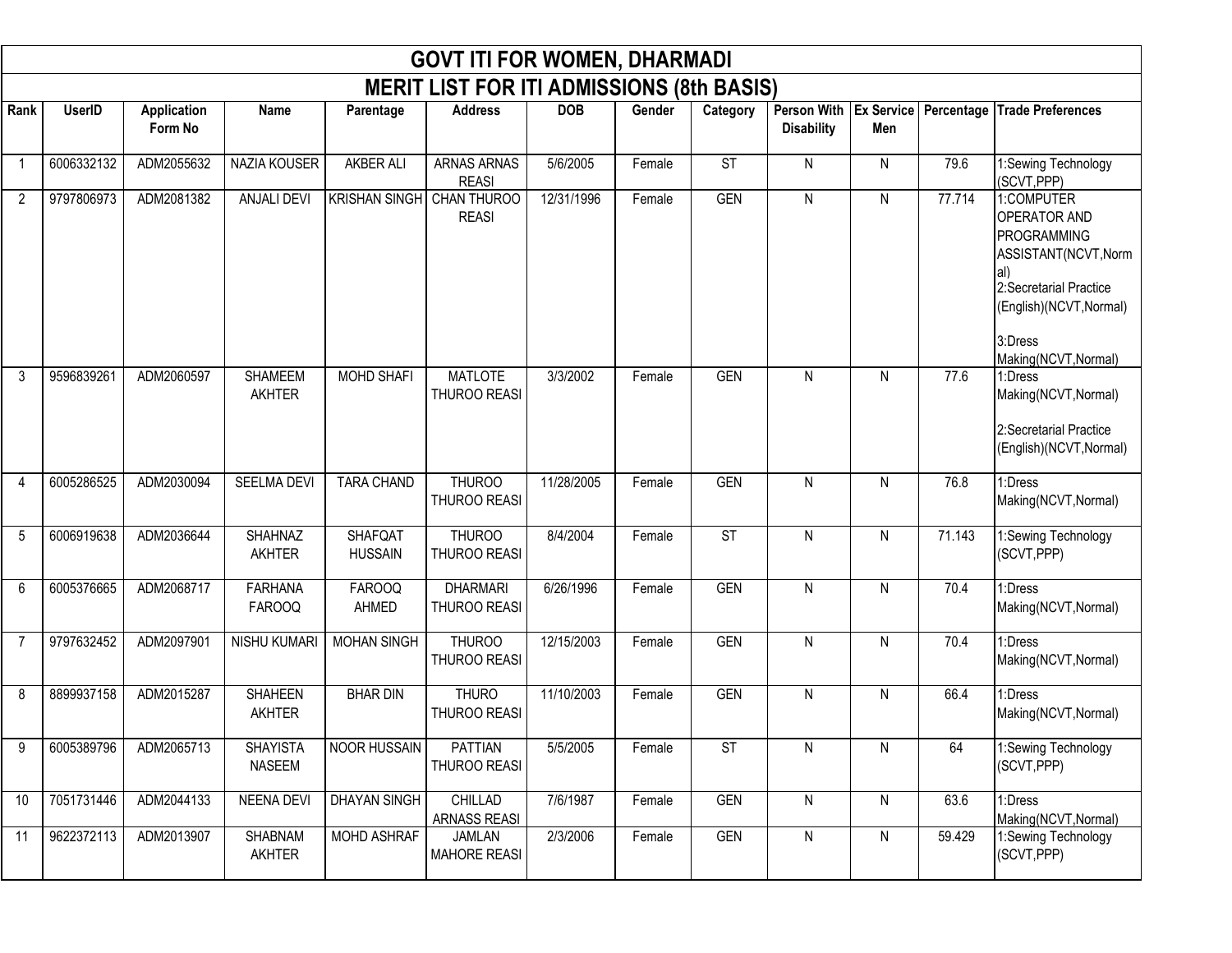| 12              | 9797798696 | ADM2014336 | <b>SHAHNAZ</b><br><b>AKHTER GUL</b> | <b>ABDUL RASHID</b>       | <b>THUROO</b><br><b>DHARMARI</b><br>THUROO REASI                 | 2/1/1994   | Female | <b>GEN</b>               | N            | N | 58.8   | 1:Dress<br>Making(NCVT, Normal)                                                                                            |
|-----------------|------------|------------|-------------------------------------|---------------------------|------------------------------------------------------------------|------------|--------|--------------------------|--------------|---|--------|----------------------------------------------------------------------------------------------------------------------------|
| 13              | 6006286933 | ADM2023578 | <b>SHAMSHAD</b><br><b>AKHTER</b>    | <b>MOHD ASHRAF</b>        | <b>JAMLAN</b><br><b>MAHORE REASI</b>                             | 9/10/2008  | Female | <b>GEN</b>               | $\mathsf{N}$ | N | 57.5   | 1:Dress<br>Making(NCVT, Normal)<br>2:Sewing Technology<br>(SCVT, PPP)                                                      |
| 14              | 9906381914 | ADM2070980 | <b>GULSHAMA</b><br><b>BANOO</b>     | ABDUL HAMID               | <b>BATHOIE</b><br><b>MAHORE REASI</b>                            | 12/3/1999  | Female | <b>GEN</b>               | $\mathsf{N}$ | N | 56.4   | 1:Dress<br>Making(NCVT, Normal)                                                                                            |
| 15              | 9797437993 | ADM2021033 | NASREEN ARRA                        | <b>MISHER DIN</b>         | <b>THUROO</b><br>THUROO REASI                                    | 1/1/2002   | Female | ST                       | $\mathsf{N}$ | N | 56     | 1:COMPUTER<br><b>OPERATOR AND</b><br>PROGRAMMING<br>ASSISTANT(NCVT, Norm                                                   |
| 16              | 8082759275 | ADM2079440 | <b>MUZAFFAR</b><br><b>HUSSAIN</b>   | <b>BASHIR AHMED</b>       | THARAL,<br><b>SHIKARI</b><br>CHASSANA<br><b>REASI</b>            | 2/2/2003   | Female | $\overline{\mathsf{ST}}$ | N            | N | 55.6   | 1:COMPUTER<br><b>OPERATOR AND</b><br>PROGRAMMING<br>ASSISTANT(NCVT, Norm<br>2:Electrician(NCVT,PPP)<br>3:Plumber(NCVT,PPP) |
| 17              | 9596683220 | ADM2055083 | <b>SHAZIA</b><br><b>KOUSER</b>      | <b>MISHER DIN</b>         | <b>THUROO</b><br><b>THUROO REASI</b>                             | 5/7/1999   | Female | <b>ST</b>                | N            | N | 54.4   | 1:COMPUTER<br><b>OPERATOR AND</b><br>PROGRAMMING<br>ASSISTANT(NCVT, Norm<br>al)                                            |
| 18              | 7051684869 | ADM2059766 | <b>SAMEENA</b><br>KOUSER            | SHAHEB ALI                | <b>ARNAS ARNAS</b><br><b>REASI</b>                               | 3/2/2006   | Female | ST                       | $\mathsf{N}$ | N | 53.143 | 1:Sewing Technology<br>(SCVT, PPP)                                                                                         |
| 19              | 8082856285 | ADM2079406 | <b>SHAHIDHA</b><br><b>AKHTER</b>    | <b>MUKHATYAR</b><br>AHMED | <b>THUROO</b><br><b>PATTIAN</b><br><b>DADDER</b><br>THUROO REASI | 2/1/2004   | Female | $\overline{\text{ST}}$   | $\mathsf{N}$ | N | 52.6   | 1:Sewing Technology<br>(SCVT, PPP)<br>2:Dress<br>Making(NCVT, Normal)                                                      |
| $\overline{20}$ | 9596974991 | ADM2018886 | <b>RAHELA</b><br><b>KOUSER</b>      | <b>NAZIR AHMED</b>        | <b>THUROO</b><br>THUROO REASI                                    | 2/11/2004  | Female | ST                       | N            | N | 52.4   | 3:Plumber(NCVT,PPP)<br>1:Sewing Technology<br>(SCVT, PPP)                                                                  |
| 21              | 8082730112 | ADM2090317 | RAQIA BEGUM                         | <b>ANAYAT ULLAH</b>       | <b>DHARMARI</b><br>THUROO REASI                                  | 11/22/2004 | Female | <b>GEN</b>               | ${\sf N}$    | N | 50.857 | 1:Sewing Technology<br>(SCVT, PPP)                                                                                         |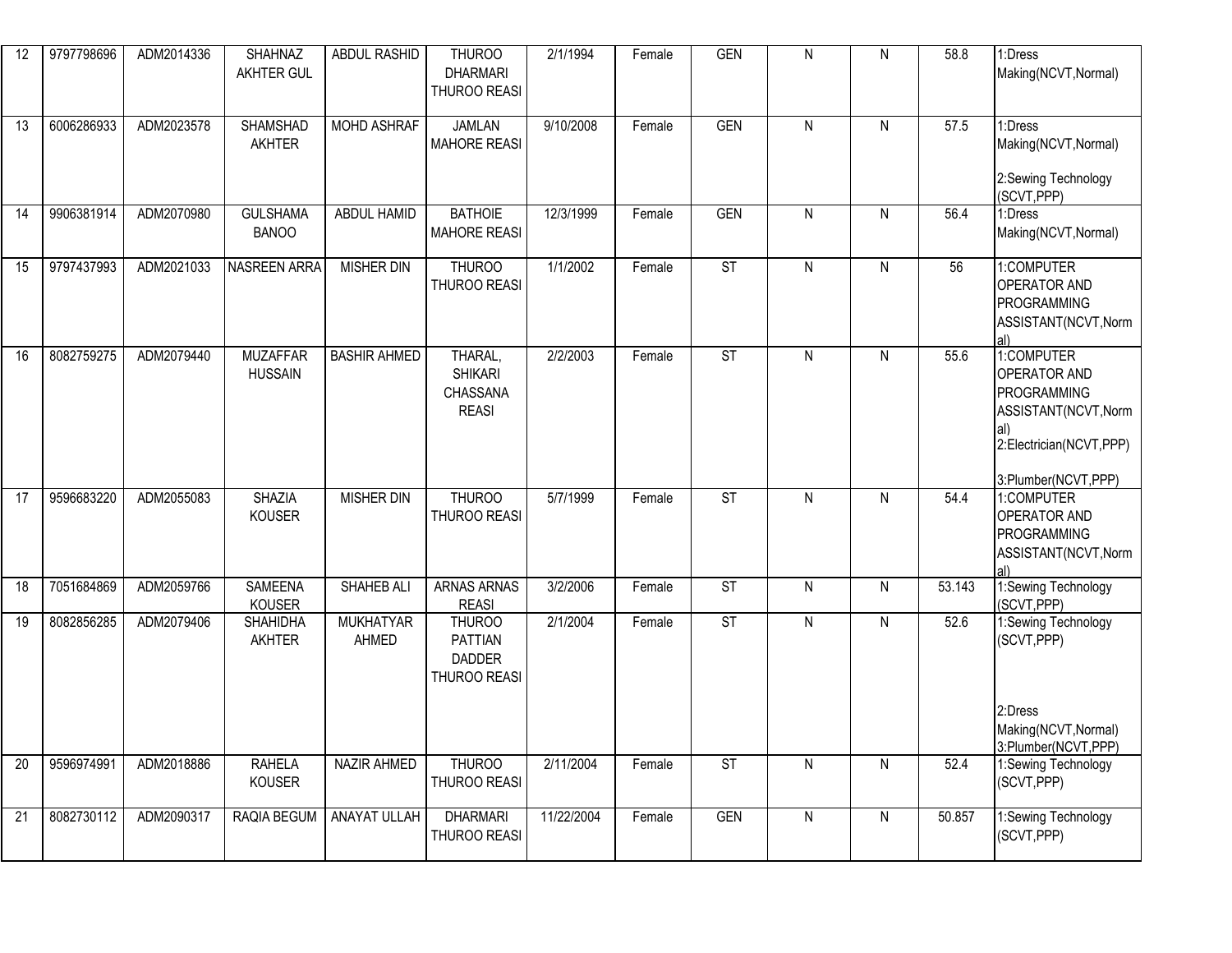| $\overline{22}$ | 9858177786 | ADM2039006 | <b>NAGINA</b><br><b>KOUSER</b>  | <b>JOHN MOHD</b>           | <b>THUROO</b><br><b>DHARMARI</b><br>THUROO REASI | 3/15/1997  | Female | ST                       | N            | ${\sf N}$ | 48.8   | 1:COMPUTER<br>OPERATOR AND<br>PROGRAMMING<br>ASSISTANT(NCVT, Norm<br>2:Secretarial Practice<br>(English)(NCVT, Normal)                                                  |
|-----------------|------------|------------|---------------------------------|----------------------------|--------------------------------------------------|------------|--------|--------------------------|--------------|-----------|--------|-------------------------------------------------------------------------------------------------------------------------------------------------------------------------|
| 23              | 9797330720 | ADM2063644 | <b>PARVEEN</b><br><b>AKHTER</b> | <b>BASHIR AHMED</b>        | <b>KANTHI</b><br>THUROO REASI                    | 1/3/1998   | Female | <b>ST</b>                | N            | N         | 48.8   | 1:Dress<br>Making(NCVT, Normal)                                                                                                                                         |
| 24              | 9596954912 | ADM2044424 | NASEEM ANJUM                    | <b>MOHD YOUSIF</b>         | <b>THUROO</b><br>THUROO REASI                    | 1/5/2002   | Female | <b>GEN</b>               | N            | N         | 48     | 1:Dress<br>Making(NCVT, Normal)<br>2:Sewing Technology<br>(SCVT, PPP)                                                                                                   |
| 25              | 7051879754 | ADM2043651 | <b>FARIDA BANOO</b>             | <b>AKBER ALI</b>           | <b>ARNAE ARNAS</b><br><b>REASI</b>               | 3/30/2003  | Female | $\overline{\mathsf{ST}}$ | N            | N         | 47.2   | 1:Sewing Technology<br>(SCVT, PPP)                                                                                                                                      |
| 26              | 6006915526 | ADM2058986 | <b>RAJNI DEVI</b>               | SANSAR SINGH               | <b>SHAJROO</b><br><b>MAHORE REASI</b>            | 1/1/1998   | Female | <b>GEN</b>               | N            | N         | 46.8   | 1:Dress<br>Making(NCVT, Normal)                                                                                                                                         |
| 27              | 6006874289 | ADM2082060 |                                 | SUFIA KOUSER ALTAF HUSSAIN | SONCHAL<br><b>DHARMARI</b><br>THUROO REASI       | 4/6/2004   | Female | $\overline{\text{ST}}$   | N            | ${\sf N}$ | 46.286 | 1:Sewing Technology<br>(SCVT, PPP)                                                                                                                                      |
| 28              | 6006080218 | ADM2057830 | <b>GULSHAN</b><br>KOUSER        | <b>BARKET ALI</b>          | <b>THUROO</b><br>THUROO REASI                    | 9/22/1999  | Female | ST                       | $\mathsf{N}$ | ${\sf N}$ | 46     | 1:Dress<br>Making(NCVT, Normal)                                                                                                                                         |
| 29              | 9797410438 | ADM2048641 | SHAMIM BANOO                    | ABDUL GHANI                | <b>SARH MAHORE</b><br><b>REASI</b>               | 11/25/1993 | Female | <b>GEN</b>               | N            | N         | 45.2   | 1:Sewing Technology<br>(SCVT, PPP)<br>2:Dress<br>Making(NCVT, Normal)                                                                                                   |
| 30              | 8082941566 | ADM2065139 | <b>RAKSHA DEVI</b>              | <b>DALIP SINGH</b>         | <b>KANTHIII</b><br>THUROO REASI                  | 3/4/1998   | Female | <b>GEN</b>               | N            | N         | 42.8   | 1:COMPUTER<br><b>OPERATOR AND</b><br>PROGRAMMING<br>ASSISTANT(NCVT, Norm<br>al)<br>2:Secretarial Practice<br>(English)(NCVT, Normal)<br>3:Dress<br>Making(NCVT, Normal) |
| 31              | 9906020766 | ADM2048184 | ROSHNI BEGUM                    | <b>FAQIR MOHD</b>          | <b>DHARMARI</b><br>THUROO REASI                  | 3/2/1995   | Female | <b>GEN</b>               | ${\sf N}$    | N         | 40.8   | 1:Dress<br>Making(NCVT, Normal)                                                                                                                                         |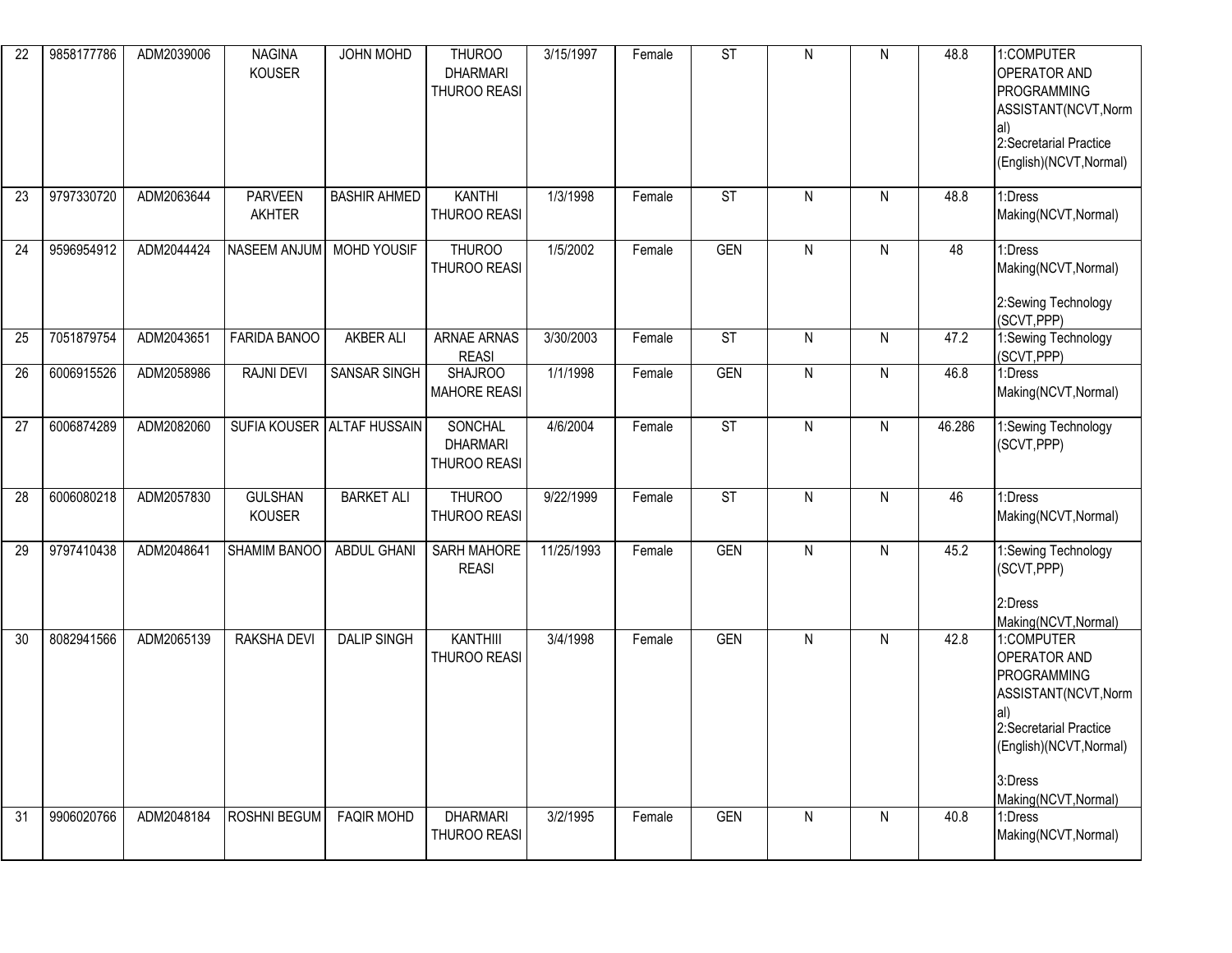| 32 | 6005234303 | ADM2062151 | <b>SHAHEEN</b><br><b>AKHTER</b> | <b>BHAR DIN</b>     | <b>JAMLAN</b><br><b>MAHORE REASI</b>             | 1/3/1999              | Female | <b>GEN</b> | N            | $\mathsf{N}$ | 39.6             | 1:Sewing Technology<br>(SCVT, PPP)                                                                                                                       |
|----|------------|------------|---------------------------------|---------------------|--------------------------------------------------|-----------------------|--------|------------|--------------|--------------|------------------|----------------------------------------------------------------------------------------------------------------------------------------------------------|
| 33 | 9596956979 | ADM2060104 | <b>GITA DEVI</b>                | PURAN SINGH         | THUROO GOOL<br><b>REASI</b>                      | 1/1/1989              | Female | GEN        | $\mathsf{N}$ | $\mathsf{N}$ | 38.4             | 1:Dress<br>Making(NCVT, Normal)                                                                                                                          |
| 34 | 9541974723 | ADM2077686 | <b>USHA DEVI</b>                | <b>SURAJ RAM</b>    | <b>THUROO</b><br><b>THUROO</b><br><b>RAMBAN</b>  | 9/5/2000              | Female | <b>GEN</b> | ${\sf N}$    | $\mathsf{N}$ | 37.6             | 1:Dress<br>Making(NCVT, Normal)                                                                                                                          |
| 35 | 9596196142 | ADM2052747 | <b>GULSHAD BANO</b>             | <b>AKBAR ALI</b>    | <b>THUROO</b><br><b>DHARMARI</b><br>THUROO REASI | 3/5/2003              | Female | <b>GEN</b> | $\mathsf{N}$ | $\mathsf{N}$ | 37.6             | 1:Dress<br>Making(NCVT, Normal)<br>2:Sewing Technology<br>(SCVT, PPP)                                                                                    |
| 36 | 9596916201 | ADM2071315 | <b>HUSSINA BANO</b>             | <b>MOHD QASIM</b>   | <b>JUDDA ARNAS</b><br><b>REASI</b>               | 4/1/1998              | Female | GEN        | $\mathsf{N}$ | N            | 37.2             | 1:Dress<br>Making(NCVT, Normal)<br>2:Sewing Technology<br>(SCVT, PPP)<br>3:COMPUTER<br><b>OPERATOR AND</b><br>PROGRAMMING<br>ASSISTANT(NCVT, Norm<br>al) |
| 37 | 6005501394 | ADM2021642 | <b>SHAMIM</b><br><b>AKHTER</b>  | <b>ABDUL GAFFUR</b> | JIJ<br><b>THAKRAKOTE</b><br><b>REASI</b>         | 6/7/1992              | Female | ST         | N            | N            | 34.4             | 1:Sewing Technology<br>(SCVT, PPP)<br>2:Dress<br>Making(NCVT, Normal)                                                                                    |
| 38 | 6005272507 | ADM2047159 | <b>NASEEM</b><br><b>AKHTER</b>  | <b>HASAN DIN</b>    | <b>NARLOO</b><br><b>THUROO REASI</b>             | 3/5/2003              | Female | <b>GEN</b> | $\mathsf{N}$ | $\mathsf{N}$ | 33.714           | 1:Dress<br>Making(NCVT, Normal)                                                                                                                          |
| 39 | 9797658690 | ADM2081566 | SANTOSH DEVI                    | <b>HARDEV SINGH</b> | <b>THUROO</b><br>THUROO REASI                    | 3/5/1998              | Female | <b>GEN</b> | $\mathsf{N}$ | $\mathsf{N}$ | $\frac{1}{33.2}$ | 1:Dress<br>Making(NCVT, Normal)                                                                                                                          |
| 40 | 8491813390 | ADM2081677 | <b>TASLIMA</b><br><b>KOUSER</b> | <b>MOHD SHAFI</b>   | <b>DHARMARI</b><br><b>THUROO REASI</b>           | $\overline{3}/1/2003$ | Female | <b>GEN</b> | $\mathsf{N}$ | $\mathsf{N}$ | 24               | 1:Sewing Technology<br>(SCVT, PPP)                                                                                                                       |
| 41 | 6005140379 | ADM2023462 | ZULEFKAR                        | SHAH MOHD           | THARAL,<br><b>SHIKARI</b><br> CHASANA REASI      | 6/30/2004             | Male   | <b>ST</b>  | N            | $\mathsf{N}$ | 90.4             | 1:COMPUTER<br>OPERATOR AND<br><b>PROGRAMMING</b><br>ASSISTANT(NCVT, Norm<br>2:Electrician(NCVT,PPP)<br>3:Secretarial Practice<br>(English)(NCVT, Normal) |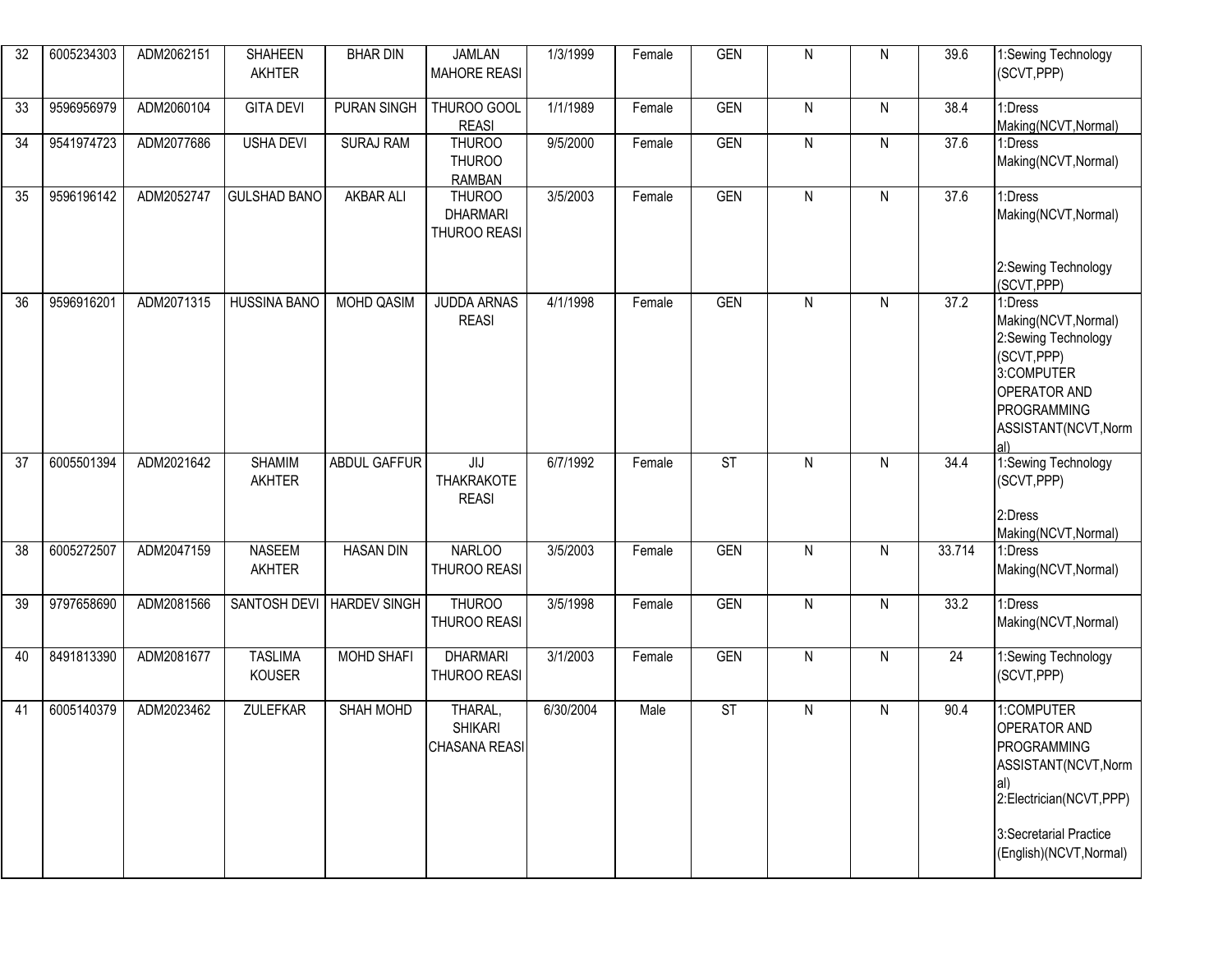| 42 | 7780961117 | ADM2084097 |                                 | RESHAM SINGH   PRETAM SINGH | <b>DANDA KOTE</b><br>CHASSANA<br><b>REASI</b>         | 6/4/1996  | Male | <b>GEN</b>               | ${\sf N}$    | N         | 85.8   | 1:Plumber(NCVT,PPP)<br>2:Electrician(NCVT,PPP)<br>3:Secretarial Practice<br>(English)(NCVT, Normal)                               |
|----|------------|------------|---------------------------------|-----------------------------|-------------------------------------------------------|-----------|------|--------------------------|--------------|-----------|--------|-----------------------------------------------------------------------------------------------------------------------------------|
| 43 | 8492949958 | ADM2046079 | KHALID<br><b>HUSSAIN</b>        | MOHD YOUSAF                 | <b>THURU</b><br><b>DHARMARI</b><br><b>THURU REASI</b> | 6/10/2000 | Male | <b>GEN</b>               | $\mathsf{N}$ | N         | 74.4   | 1:Plumber(NCVT,PPP)                                                                                                               |
| 44 | 7051769434 | ADM2013418 | SAJAD AHMED                     | <b>ASHIQ HUSSAIN</b>        | <b>THUROO</b><br><b>DHARMARI</b><br>THUROO REASI      | 1/2/2006  | Male | $\overline{\text{ST}}$   | N            | N         | 69.714 | 1:Plumber(NCVT,PPP)                                                                                                               |
| 45 | 9622837796 | ADM2052447 | JAVED AHMED                     | <b>ABDUL GANI</b>           | <b>THUROO</b><br><b>PATTIAN</b><br>THUROO REASI       | 1/10/1997 | Male | <b>GEN</b>               | N            | N         | 61.6   | 1:Plumber(NCVT,PPP)                                                                                                               |
| 46 | 6005230072 | ADM2096393 | <b>MUMTAZ</b><br>AHMED          | <b>LATE ABDUL</b>           | PARANKOTE<br><b>THAKARAKOT</b><br><b>REASI</b>        | 1/1/1998  | Male | $\overline{\mathsf{ST}}$ | $\mathsf{N}$ | N         | 60.8   | 1:Plumber(NCVT,PPP)<br>2:Electrician(NCVT,PPP)                                                                                    |
| 47 | 9149647795 | ADM2033236 | <b>MANEER</b><br><b>HUSSAIN</b> | <b>ROSHAN DIN</b>           | <b>SAMARH</b><br><b>THAKRAKOTE</b><br><b>REASI</b>    | 3/5/1995  | Male | <b>ST</b>                | ${\sf N}$    | ${\sf N}$ | 60.571 | 1:Plumber(NCVT,PPP)                                                                                                               |
| 48 | 7051342304 | ADM2014277 | ALTAF HUSSAIN   ABDUL RASHID    |                             | <b>BHERNALI</b><br>THUROO REASI                       | 3/15/2003 | Male | <b>ST</b>                | $\mathsf{N}$ | N         | 58     | 1:Plumber(NCVT, PPP)                                                                                                              |
| 49 | 6006874241 | ADM2060420 |                                 | RAJEEV SINGH   ANGERZ SINGH | <b>GARI</b><br><b>THAKRAKOT</b><br><b>REASI</b>       | 1/7/1994  | Male | <b>GEN</b>               | N            | N         | 57.6   | 1:Electrician(NCVT,PPP)<br>2:COMPUTER<br><b>OPERATOR AND</b><br>PROGRAMMING<br>ASSISTANT(NCVT, Norm<br>al)<br>3:Plumber(NCVT,PPP) |
| 50 | 6006524232 | ADM2066055 | AAMIR ALI                       | <b>GHULAM ALI</b>           | <b>THUROO</b><br>THUROO REASI                         | 1/7/2002  | Male | <b>ST</b>                | N            | N         | 57.429 | 1:Plumber(NCVT,PPP)                                                                                                               |
| 51 | 7051369478 | ADM2025718 |                                 | ABED HUSSAIN ABDUL GAFOOR   | <b>MATLOTE</b><br>THUROO REASI                        | 3/28/2004 | Male | <b>ST</b>                | $\mathsf{N}$ | N         | 57.4   | 1:Plumber(NCVT,PPP)<br>2:Dress<br>Making(NCVT, Normal)                                                                            |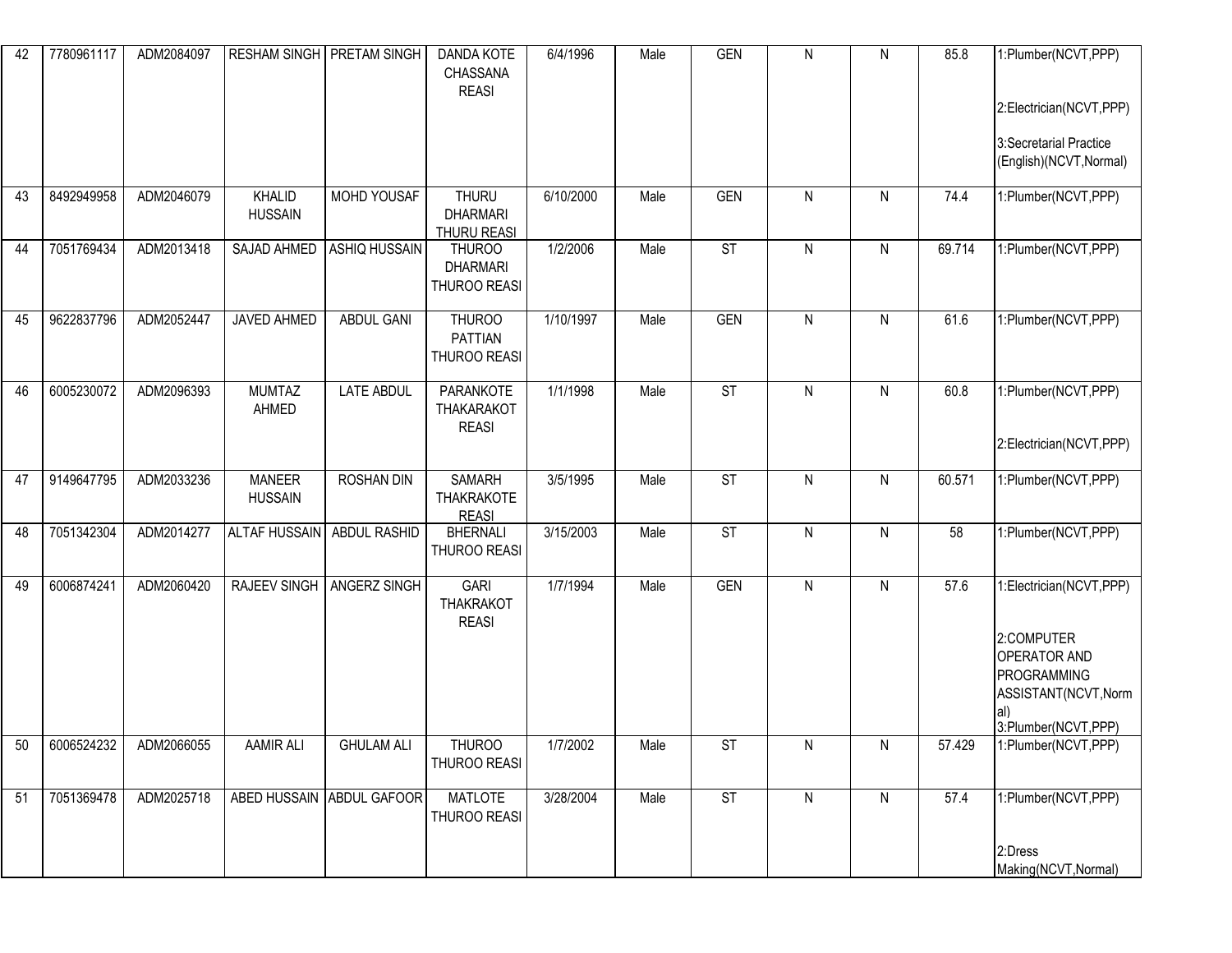| 52 | 6005373574 | ADM2018686 | <b>ROHIT SHARMA</b>                | <b>MADAN LAL</b>         | <b>KANTHAN</b><br><b>ARNAS REASI</b>            | 3/18/2002 | Male | <b>GEN</b>               | ${\sf N}$    | ${\sf N}$    | 56   | 1:COMPUTER<br><b>OPERATOR AND</b><br>PROGRAMMING<br>ASSISTANT(NCVT, Norm<br>al)<br>2:Electrician(NCVT,PPP)<br>3:Plumber(NCVT,PPP) |
|----|------------|------------|------------------------------------|--------------------------|-------------------------------------------------|-----------|------|--------------------------|--------------|--------------|------|-----------------------------------------------------------------------------------------------------------------------------------|
| 53 | 8492854704 | ADM2042515 | <b>MUSHARRAF</b><br><b>HUSSAIN</b> | KHUSHI MOHD              | <b>THUROO</b><br>THUROO REASI                   | 3/10/1999 | Male | <b>ST</b>                | $\mathsf{N}$ | $\mathsf{N}$ | 55.6 | 1:COMPUTER<br><b>OPERATOR AND</b><br>PROGRAMMING<br>ASSISTANT(NCVT, Norm<br>al)                                                   |
| 54 | 9682580992 | ADM2081780 | <b>ARJUN SINGH</b>                 | <b>RATTAN SINGH</b>      | <b>SALAL REASI</b><br><b>REASI</b>              | 4/1/2001  | Male | GEN                      | $\mathsf{N}$ | N            | 55.6 | 1:Plumber(NCVT,PPP)<br>2:Electrician(NCVT,PPP)<br>3:COMPUTER<br><b>OPERATOR AND</b><br>PROGRAMMING<br>ASSISTANT(NCVT, Norm<br>al) |
| 55 | 8803659144 | ADM2052135 | <b>ISHTYAQ</b><br>AHMED            | <b>GULZAR AHMED</b>      | <b>PATTIAN</b><br>THUROO REASI                  | 4/13/1993 | Male | $\overline{\mathsf{ST}}$ | $\mathsf{N}$ | $\mathsf{N}$ | 53.6 | 1:COMPUTER<br><b>OPERATOR AND</b><br>PROGRAMMING<br>ASSISTANT(NCVT, Norm<br>2:Electrician(NCVT,PPP)<br>3:Plumber(NCVT,PPP)        |
| 56 | 6006566140 | ADM2088603 | <b>GULAM MOEEN</b><br>UD DIN       | <b>MUKHTIAR</b><br>AHMED | <b>PATTIAN</b><br><b>THUROO</b><br>THUROO REASI | 4/10/2003 | Male | <b>ST</b>                | N            | N            | 52.4 | 1:Electrician(NCVT,PPP)<br>2:Plumber(NCVT,PPP)<br>3:COMPUTER<br><b>OPERATOR AND</b><br>PROGRAMMING<br>ASSISTANT(NCVT, Norm<br>al) |
| 57 | 8492800757 | ADM2015611 | SHAID IQBAL                        | <b>MUSHTAQ</b><br>AHMED  | R/O THUROO<br>PATTIAN<br>THUROO REASI           | 6/2/2005  | Male | <b>GEN</b>               | ${\sf N}$    | N            | 52   | 1:Plumber(NCVT,PPP)                                                                                                               |
| 58 | 8082351782 | ADM2084467 | RAFIQ AHMED                        | ABDUL GANI               | <b>SANGLIKOTE</b><br>CHASSANA<br><b>REASI</b>   | 4/15/1997 | Male | <b>GEN</b>               | ${\sf N}$    | N            | 51.6 | 1:Plumber(NCVT,PPP)                                                                                                               |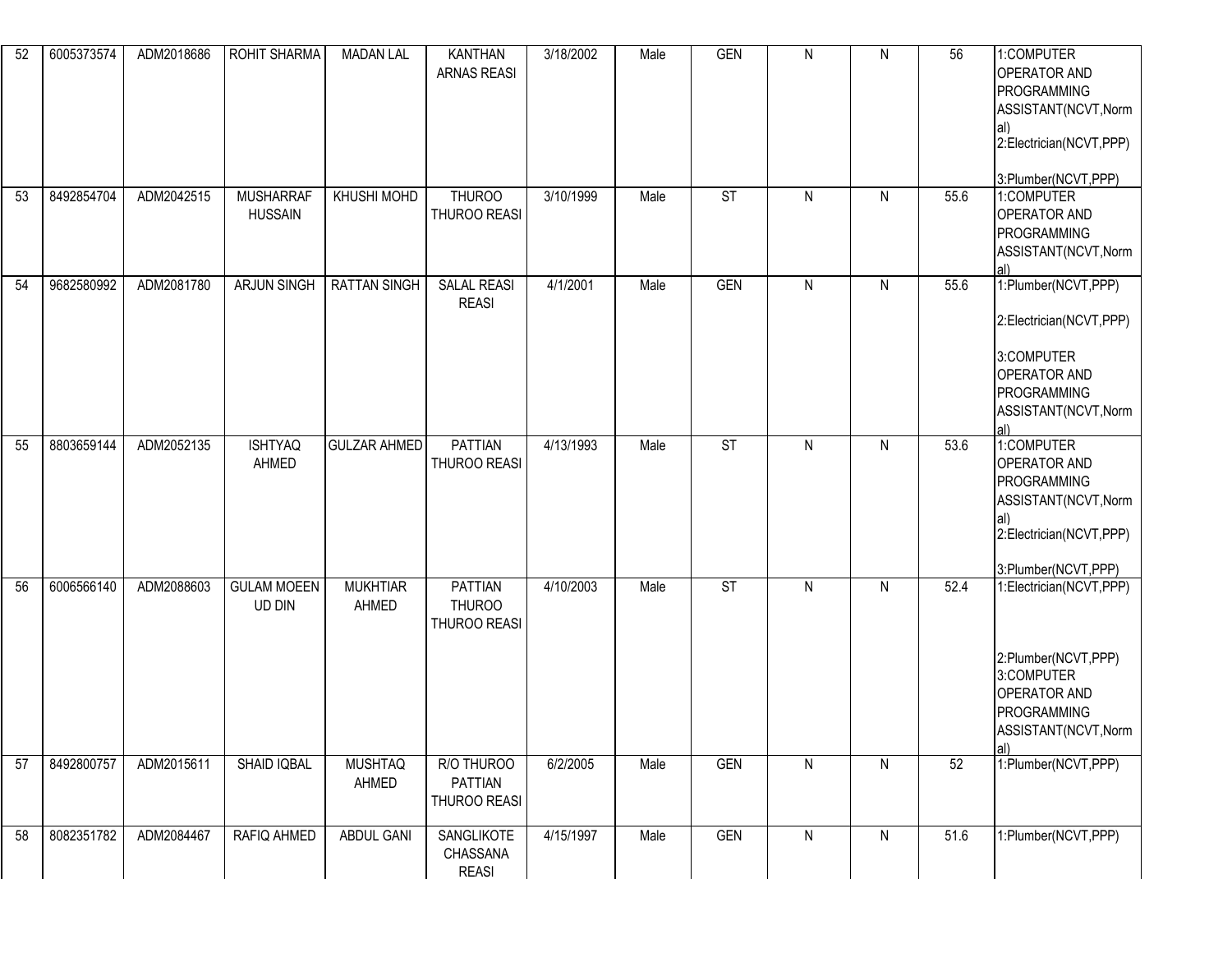|    |            |            |                                |                                 |                                                 |            |      |            |              |           |        | 2:Dress<br>Making(NCVT, Normal)<br>3:Sewing Technology<br>(SCVT, PPP)                                                             |
|----|------------|------------|--------------------------------|---------------------------------|-------------------------------------------------|------------|------|------------|--------------|-----------|--------|-----------------------------------------------------------------------------------------------------------------------------------|
| 59 | 9419224533 | ADM2068907 | <b>TALIB HUSSAIN</b>           | <b>MOHD</b><br>ABDULLAH         | GOOL GOOL<br><b>RAMBAN</b>                      | 3/1/1997   | Male | EWS        | N            | ${\sf N}$ | 50.8   | 1:Plumber(NCVT,PPP)                                                                                                               |
| 60 | 7006214699 | ADM2024024 | <b>DES RAJ</b>                 | <b>ISHER DASS</b>               | <b>TANDA REASI</b><br><b>REASI</b>              | 7/8/1981   | Male | SC         | $\mathsf{N}$ | N         | 50.4   | 1:Plumber(NCVT,PPP)                                                                                                               |
| 61 | 9682140793 | ADM2085508 | SAJAD AHMED                    | <b>JAMAL DIN</b>                | <b>MALLAN</b><br><b>MAHORE REASI</b>            | 4/1/2005   | Male | <b>GEN</b> | $\mathsf{N}$ | ${\sf N}$ | 50     | 1:Plumber(NCVT,PPP)                                                                                                               |
| 62 | 9622308586 | ADM2080103 | ZAFAR IQBAL                    |                                 | FAREED AHMED JUDDA ARNASS<br><b>REASI</b>       | 11/15/2004 | Male | <b>GEN</b> | N            | N         | 49.429 | 1:Plumber(NCVT,PPP)<br>2:Electrician(NCVT,PPP)<br>3:Secretarial Practice<br>(English)(NCVT, Normal)                               |
| 63 | 9682113258 | ADM2078151 | PARDEEP<br><b>SINGH</b>        | <b>KRISHAN SINGH</b>            | <b>SALAL REASI</b><br><b>REASI</b>              | 2/23/1983  | Male | <b>GEN</b> | N            | Y         | 48     | 1:Plumber(NCVT,PPP)<br>2:COMPUTER<br><b>OPERATOR AND</b><br>PROGRAMMING<br>ASSISTANT(NCVT, Norm<br>3:Electrician(NCVT,PPP)        |
| 64 | 9596972563 | ADM2048484 | <b>MOHD</b><br><b>MUKHTIAR</b> | NAZAM UL DIN                    | <b>HUNDER ARNAS</b><br><b>REASI</b>             | 1/2/1990   | Male | <b>GEN</b> | N            | N         | 46.8   | 1:Plumber(NCVT,PPP)                                                                                                               |
| 65 | 9149450163 | ADM2085173 | <b>VIPAN KUMAR</b>             | <b>CHANDER PAL</b>              | <b>GARI</b><br><b>THAKRAKOT</b><br><b>REASI</b> | 12/3/1998  | Male | <b>GEN</b> | N            | N         | 46.8   | 1:COMPUTER<br><b>OPERATOR AND</b><br>PROGRAMMING<br>ASSISTANT(NCVT, Norm<br>al)<br>2:Electrician(NCVT,PPP)<br>3:Plumber(NCVT,PPP) |
| 66 | 9797801882 | ADM2031535 | <b>MOHD SADIQ</b>              | <b>MOHD BASHIR</b>              | <b>TULLI BANNA</b><br>CHASSANA<br><b>REASI</b>  | 5/10/1993  | Male | <b>GEN</b> | N            | N         | 46.4   | 1:Plumber(NCVT,PPP)<br>2:Electrician(NCVT,PPP)                                                                                    |
| 67 | 6005747459 | ADM2019803 | <b>JASBIR SINGH</b>            | <b>MOHINDER</b><br><b>SINGH</b> | PANASSA<br><b>THAKRAKOTE</b><br><b>REASI</b>    | 11/1/1999  | Male | <b>GEN</b> | $\mathsf{N}$ | N         | 46     | 1:COMPUTER<br>OPERATOR AND<br>PROGRAMMING<br>ASSISTANT(NCVT, Norm<br>al)<br>2:Plumber(NCVT,PPP)                                   |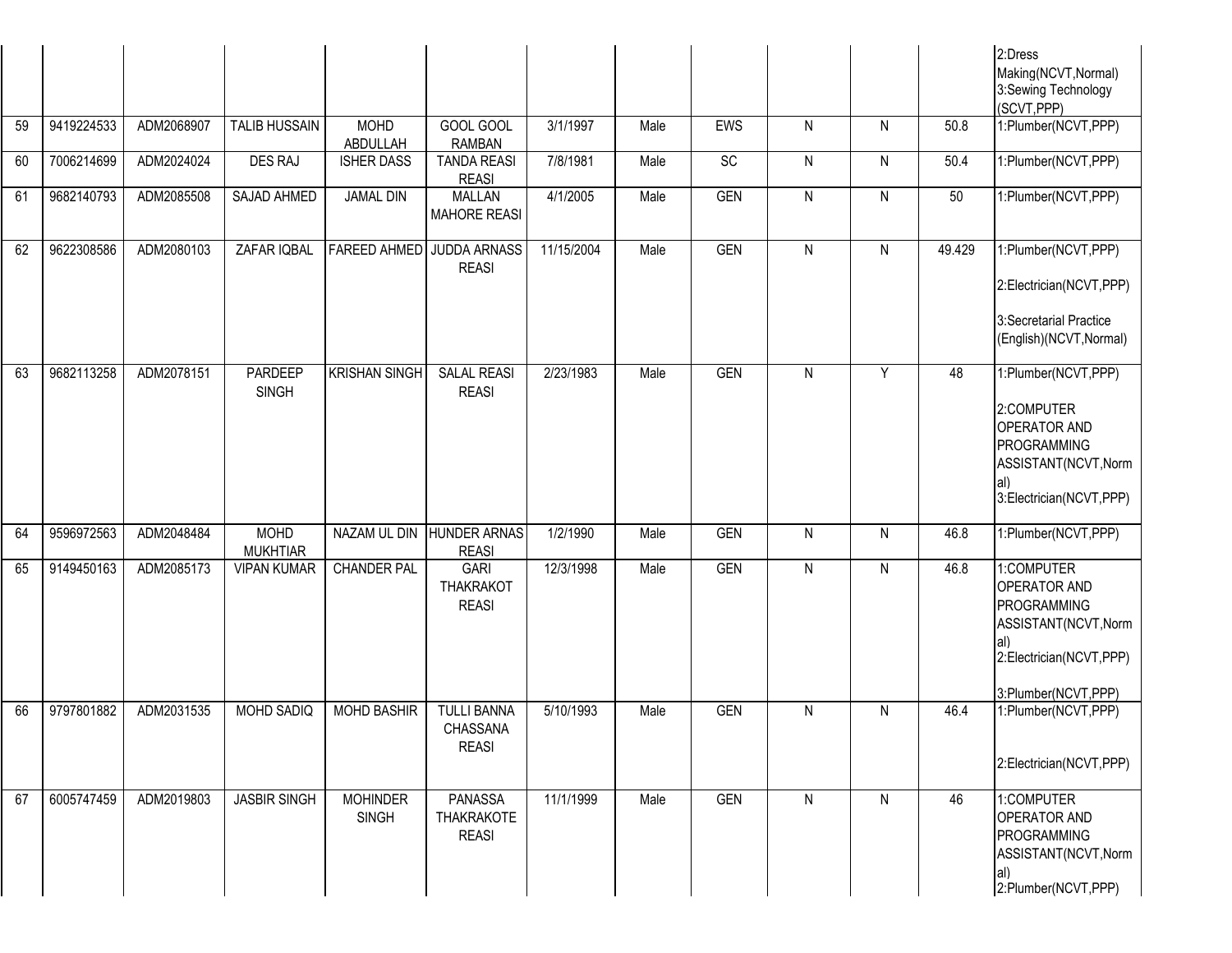|    |            |            |                                  |                                |                                                       |            |      |            |              |   |        | 3:Electrician(NCVT,PPP)                                           |
|----|------------|------------|----------------------------------|--------------------------------|-------------------------------------------------------|------------|------|------------|--------------|---|--------|-------------------------------------------------------------------|
| 68 | 9103087653 | ADM2012225 | <b>BALVINDER</b><br><b>SINGH</b> | <b>JAGDISH SINGH</b>           | <b>THUROO</b><br>THUROO REASI                         | 1/2/2003   | Male | <b>GEN</b> | N            | N | 46     | 1:Plumber(NCVT,PPP)                                               |
|    |            |            |                                  |                                |                                                       |            |      |            |              |   |        | 2:Electrician(NCVT,PPP)                                           |
|    |            |            |                                  |                                |                                                       |            |      |            |              |   |        | 3:COMPUTER<br>OPERATOR AND<br>PROGRAMMING<br>ASSISTANT(NCVT, Norm |
|    |            |            |                                  |                                |                                                       |            |      |            |              |   |        | al)                                                               |
| 69 | 8899443790 | ADM2063939 | <b>ARUN SINGH</b>                | <b>DALIP SINGH</b>             | <b>THANPAL</b><br>THAKRAKOTE<br><b>REASI</b>          | 1/11/1997  | Male | <b>GEN</b> | N            | N | 45.2   | 1:Plumber(NCVT,PPP)                                               |
|    |            |            |                                  |                                |                                                       |            |      |            |              |   |        | 2:Dress                                                           |
| 70 | 7889972404 | ADM2058779 | <b>SUDESH KUMAR</b>              | <b>LAKHU RAM</b>               | <b>KANTHAN</b>                                        | 10/10/1980 | Male | <b>GEN</b> | N            | N | 45.083 | Making(NCVT, Normal)<br>1:Plumber(NCVT,PPP)                       |
|    |            |            |                                  |                                | <b>ARNAS REASI</b>                                    |            |      |            |              |   |        |                                                                   |
| 71 | 9906188378 | ADM2099420 | <b>LEHAR SINGH</b>               | <b>ONKAR SINGH</b>             | SALAL KOTLI<br><b>REASI REASI</b>                     | 5/5/1983   | Male | <b>GEN</b> | N            | Y | 44.8   | 1:Plumber(NCVT,PPP)                                               |
|    |            |            |                                  |                                |                                                       |            |      |            |              |   |        | 2:Dress<br>Making(NCVT, Normal)                                   |
| 72 | 6005609123 | ADM2028274 | <b>MOHAN SINGH</b>               | PANJAB SINGH                   | SAWALAKOTE<br><b>ARNASS REASI</b>                     | 4/4/1997   | Male | <b>GEN</b> | $\mathsf{N}$ | N | 44.8   | 1:Electrician(NCVT,PPP)                                           |
| 73 | 7051384045 | ADM2090295 | SHABIR AHMED                     | <b>BASHIR AHMED</b>            | <b>KANTHI</b>                                         | 4/9/2000   | Male | ST         | N            | N | 44.4   | 2:Plumber(NCVT,PPP)<br>1:Plumber(NCVT,PPP)                        |
|    |            |            |                                  |                                | THUROO REASI                                          |            |      |            |              |   |        |                                                                   |
| 74 | 9682374532 | ADM2025715 | <b>ASHISH SINGH</b>              | <b>BALDEV SINGH</b>            | <b>DHARAN</b><br><b>THAKRAKOT</b><br><b>REASI</b>     | 2/10/2000  | Male | <b>GEN</b> | N            | N | 43.6   | 1:Electrician(NCVT,PPP)                                           |
|    |            |            |                                  |                                |                                                       |            |      |            |              |   |        | 2:Plumber(NCVT,PPP)<br>3:COMPUTER<br><b>OPERATOR AND</b>          |
|    |            |            |                                  |                                |                                                       |            |      |            |              |   |        | PROGRAMMING<br>ASSISTANT(NCVT, Norm                               |
|    |            |            |                                  |                                |                                                       |            |      |            |              |   |        | al)                                                               |
| 75 | 8803336142 | ADM2074293 | <b>KULDEEP</b><br><b>SINGH</b>   | <b>MELA RAM</b>                | <b>VILLAGE</b><br>SARTHAL KOTE<br><b>ARNASS REASI</b> | 3/5/2003   | Male | GEN        | N            | N | 42.4   | 1:Plumber(NCVT,PPP)                                               |
|    |            |            |                                  |                                |                                                       |            |      |            |              |   |        | 2:Electrician(NCVT,PPP)                                           |
| 76 | 9149800433 | ADM2019703 | <b>DHAVINDER</b><br><b>SINGH</b> | <b>KHAJOOR</b><br><b>SINGH</b> | <b>GARI</b><br>THAKRAKOTE<br><b>REASI</b>             | 3/1/1994   | Male | <b>GEN</b> | ${\sf N}$    | N | 42     | 1:Plumber(NCVT,PPP)                                               |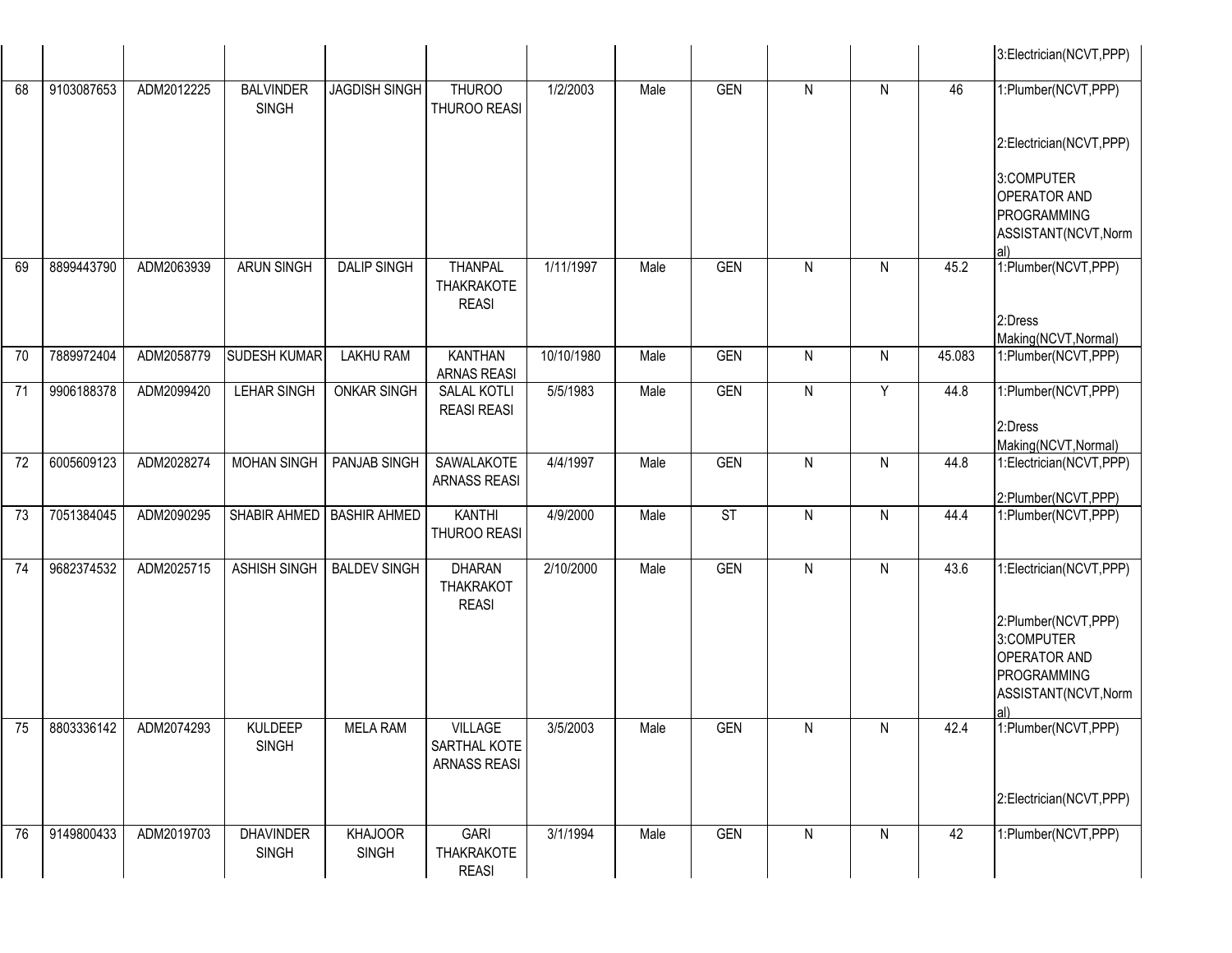| 77 | 8082379736 | ADM2013917 | <b>MOHAMMAD</b>                 | <b>GHULAM</b>                 | <b>KALWA</b>                                        | 5/4/1997   | Male | <b>ST</b>  | N            | N | 41.8 | 2:Electrician(NCVT,PPP)<br>3:COMPUTER<br><b>OPERATOR AND</b><br>PROGRAMMING<br>ASSISTANT(NCVT, Norm<br>1:COMPUTER                                                                      |
|----|------------|------------|---------------------------------|-------------------------------|-----------------------------------------------------|------------|------|------------|--------------|---|------|----------------------------------------------------------------------------------------------------------------------------------------------------------------------------------------|
|    |            |            | <b>FAROOQ</b>                   | <b>HUSSAIN</b>                | <b>MAHORE REASI</b>                                 |            |      |            |              |   |      | <b>OPERATOR AND</b><br>PROGRAMMING<br>ASSISTANT(NCVT, Norm<br>al)                                                                                                                      |
| 78 | 8492870481 | ADM2052042 | <b>DESH PAUL</b>                | <b>BALDEV RAJ</b>             | <b>CHINKAH</b><br><b>THAKARAKOT</b><br><b>REASI</b> | 3/30/1997  | Male | SC         | N            | N | 41.6 | 1:Plumber(NCVT,PPP)                                                                                                                                                                    |
| 79 | 6005377837 | ADM2029117 | <b>MUSHTAQ</b><br>AHMED         | ABDUL RASHID                  | SANGLIKOTE<br>CHASSANA<br><b>REASI</b>              | 11/10/1990 | Male | <b>GEN</b> | N            | N | 41.4 | 1:Plumber(NCVT,PPP)<br>2:Dress<br>Making(NCVT, Normal)<br>3:Sewing Technology<br>(SCVT, PPP)                                                                                           |
| 80 | 9906341658 | ADM2054196 | <b>ANTER SINGH</b>              | <b>DOULAT SINGH</b>           | <b>GOTA</b><br>CHASSANA<br><b>REASI</b>             | 12/7/1983  | Male | <b>GEN</b> | ${\sf N}$    | N | 40.8 | 1:Plumber(NCVT,PPP)                                                                                                                                                                    |
| 81 | 9682164877 | ADM2093333 | MOHD SAJAD                      | MOHD RAMZAN                   | <b>JAMLAN</b><br><b>MAHORE REASI</b>                | 1/1/2004   | Male | <b>GEN</b> | $\mathsf{N}$ | N | 40.8 | 1:Plumber(NCVT,PPP)                                                                                                                                                                    |
| 82 | 9797683295 | ADM2055849 | <b>SHAR MOHD</b>                | <b>ASGAR ALI</b>              | CHAN THUROO<br><b>REASI</b>                         | 3/7/1989   | Male | <b>GEN</b> | $\mathsf{N}$ | N | 40.4 | 1:Plumber(NCVT,PPP)                                                                                                                                                                    |
| 83 | 7051380432 | ADM2067447 | <b>SHOKIT</b><br><b>HUSSAIN</b> | <b>BADHAR DIN</b>             | <b>PATTIAN</b><br>THUROO REASI                      | 1/10/2003  | Male | <b>GEN</b> | N            | N | 40.4 | 1:Plumber(NCVT,PPP)                                                                                                                                                                    |
| 84 | 9622224851 | ADM2038580 | <b>BABI KUMAR</b>               | <b>PAWAN</b><br><b>SHARMA</b> | <b>GARI</b><br><b>THAKRAKOT</b><br><b>REASI</b>     | 2/26/2001  | Male | <b>GEN</b> | $\mathsf{N}$ | N | 40   | 1:Plumber(NCVT,PPP)<br>2:Secretarial Practice<br>(English)(NCVT, Normal)<br>3:Electrician(NCVT,PPP)<br>4:COMPUTER<br><b>OPERATOR AND</b><br>PROGRAMMING<br>ASSISTANT(NCVT, Norm<br>al) |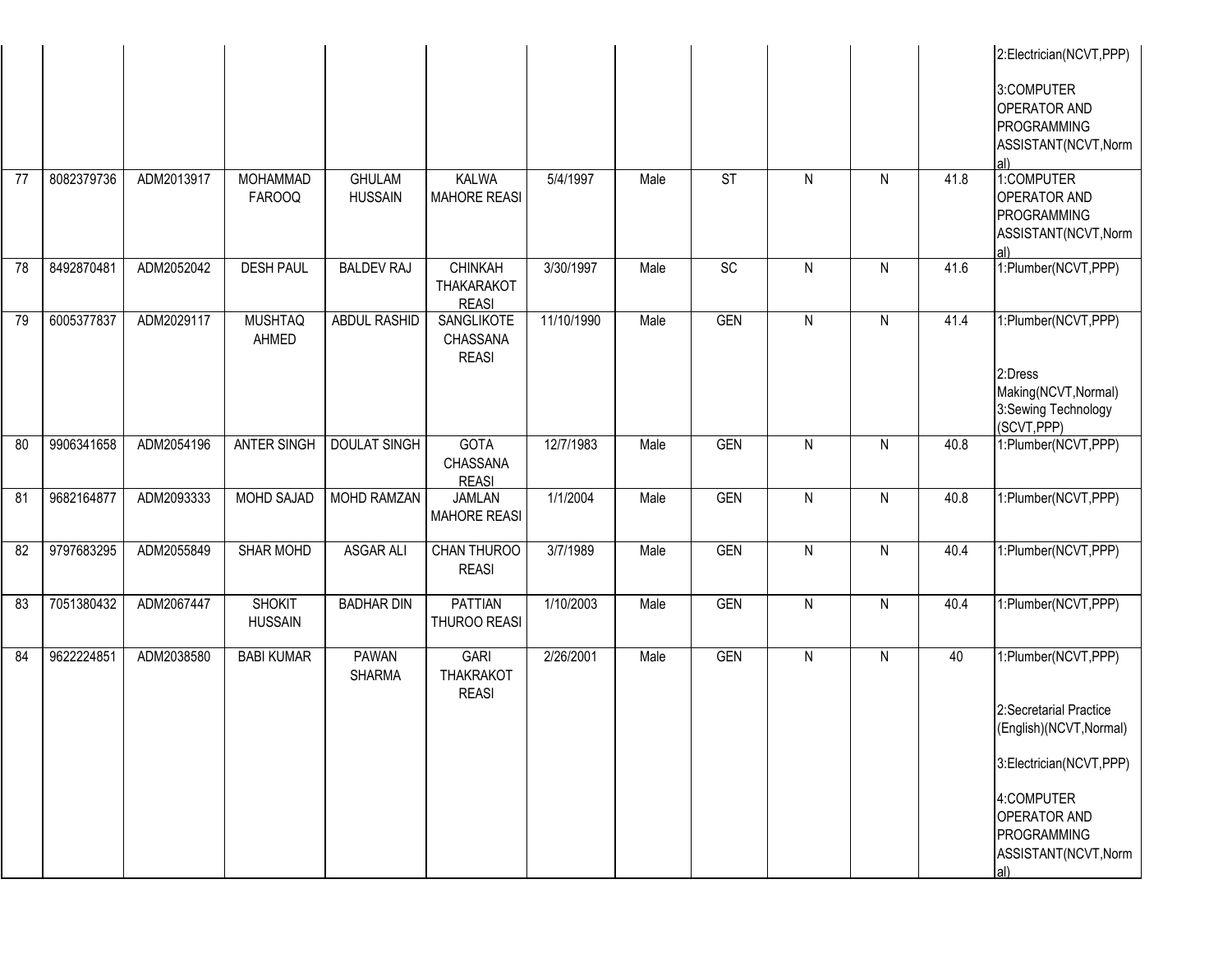| 85 | 6006133282 | ADM2078292 | <b>BABI KUMAR</b>          | <b>PAWAN</b><br><b>SHARMA</b> | <b>GARI</b><br><b>THAKRAKOT</b><br><b>REASI</b>                            | 2/26/2001  | Male | <b>GEN</b> | N            | N            | 40     | 1:COMPUTER<br><b>OPERATOR AND</b><br>PROGRAMMING<br>ASSISTANT(NCVT, Norm<br>lal)<br>2:Electrician(NCVT,PPP)<br>3:Plumber(NCVT,PPP) |
|----|------------|------------|----------------------------|-------------------------------|----------------------------------------------------------------------------|------------|------|------------|--------------|--------------|--------|------------------------------------------------------------------------------------------------------------------------------------|
| 86 | 8082216002 | ADM2057204 | <b>PAWAN SINGH</b>         | SANSAR SINGH                  | <b>DHARAN</b><br><b>THAKRAKOT</b><br><b>REASI</b>                          | 2/7/1999   | Male | <b>GEN</b> | N            | N            | 39.2   | 1:Electrician(NCVT,PPP)<br>2:COMPUTER<br><b>OPERATOR AND</b><br>PROGRAMMING<br>ASSISTANT(NCVT, Norm<br>al)<br>3:Plumber(NCVT,PPP)  |
| 87 | 6006630449 | ADM2083497 | <b>DILJIT SINGH</b>        | <b>SURAJ SINGH</b>            | R/O TOTE<br>TEHSIL -<br><b>BHOMAG</b><br><b>DISTRICT -</b><br><b>REASI</b> | 2/1/1993   | Male | <b>GEN</b> | $\mathsf{N}$ | N            | 38.4   | 1:Plumber(NCVT,PPP)                                                                                                                |
| 88 | 9596778174 | ADM2068319 | <b>MOHD IMRAN</b><br>HAJAM | <b>BASHIR AHMED</b>           | <b>SILDHAR</b><br><b>MAHORE REASI</b>                                      | 8/5/1993   | Male | <b>GEN</b> | $\mathsf{N}$ | N            | 38     | 1:Plumber(NCVT,PPP)                                                                                                                |
| 89 | 6005441676 | ADM2067697 | <b>PERVAIZ</b><br>AHMED    | MOHD HANIEF                   | <b>JUDDA ARNAS</b><br><b>REASI</b>                                         | 3/10/1995  | Male | <b>GEN</b> | $\mathsf{N}$ | $\mathsf{N}$ | 38     | 1:Plumber(NCVT,PPP)                                                                                                                |
| 90 | 6005899181 | ADM2069390 | MOHD ASHRAF                | NAZIR AHMED                   | <b>DUGGA ARNASS</b><br><b>REASI</b>                                        | 4/1/2006   | Male | <b>GEN</b> | $\mathsf{N}$ | $\mathsf{N}$ | 38     | 1:Plumber(NCVT,PPP)                                                                                                                |
| 91 | 6006188673 | ADM2049302 | <b>VINOD KUMAR</b>         | <b>ASHOK KUMAR</b>            | <b>GARI</b><br><b>THAKRAKOTE</b><br><b>REASI</b>                           | 3/5/2006   | Male | <b>GEN</b> | $\mathsf{N}$ | N            | 37.143 | 1:Plumber(NCVT,PPP)                                                                                                                |
| 92 | 7006842289 | ADM2095413 | <b>ABDUL SATTAR</b>        | <b>IBRAHIM</b>                | <b>THUROO</b><br>THUROO REASI                                              | 3/20/1996  | Male | <b>ST</b>  | N            | N            | 36.8   | 1:Plumber(NCVT,PPP)                                                                                                                |
| 93 | 9906157365 | ADM2065521 | <b>ABDUL MAJID</b>         | <b>BHAR DIN</b>               | <b>JAMLAN</b><br><b>MAHORE REASI</b>                                       | 3/4/2004   | Male | <b>GEN</b> | $\mathsf{N}$ | N            | 36.8   | 1:Plumber(NCVT,PPP)                                                                                                                |
| 94 | 6005972743 | ADM2060294 | MOHD AMIN                  | <b>NAZAM DIN</b>              | <b>HUNDER ARNAS</b><br>REASI                                               | 1/10/1995  | Male | <b>GEN</b> | N            | N            | 35.6   | 1:Plumber(NCVT,PPP)                                                                                                                |
| 95 | 9682105561 | ADM2042224 | <b>BANTI</b>               | SOM RAJ                       | <b>BIDDA SALAL</b><br>ARNASS REASI                                         | 10/8/2000  | Male | <b>GEN</b> | $\mathsf{N}$ | N            | 35.6   | 1:Plumber(NCVT,PPP)                                                                                                                |
| 96 | 8082976409 | ADM2018640 | <b>NUSRAT</b><br>KOUSER    | <b>GHULAM ALI</b>             | <b>DHARMARI</b><br>THUROO REASI                                            | 5/25/2005  | Male | ST         | $\mathsf{N}$ | N            | 35.429 | 1:Sewing Technology<br>(SCVT, PPP)                                                                                                 |
| 97 | 8492950199 | ADM2019789 | <b>NOMAN</b><br>CHOWDHARY  | <b>GHULAM ALI</b>             | <b>THUROO</b><br>THUROO REASI                                              | 11/25/2004 | Male | ST         | $\mathsf{N}$ | $\mathsf{N}$ | 34.571 | 1:Plumber(NCVT,PPP)                                                                                                                |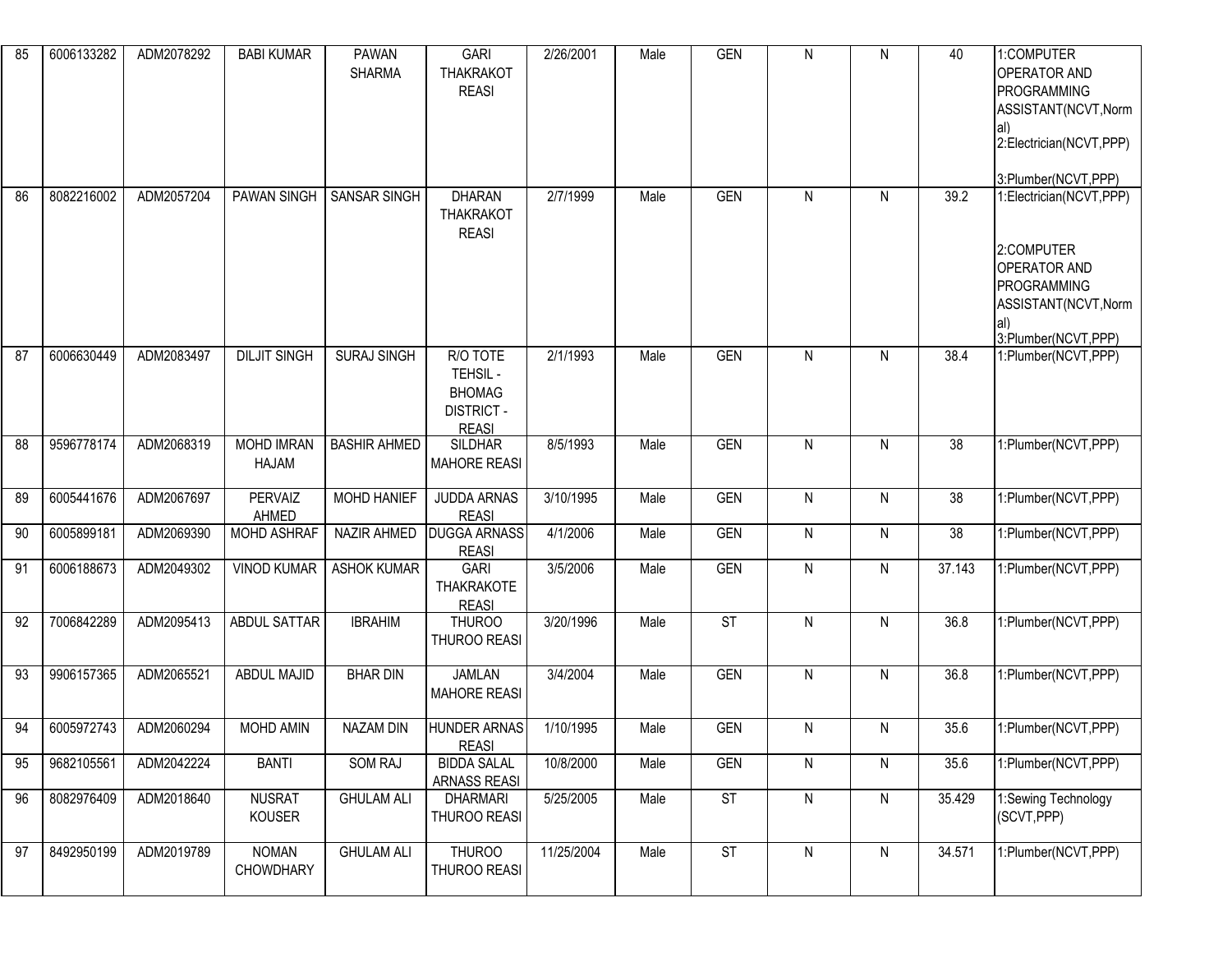| 98  | 6006951172 | ADM2038421 | <b>NADEEM</b>                    | <b>GHULAM ALI</b>               | <b>DHARMARI</b>                        | 4/10/2006  | Male | $\overline{\text{ST}}$ | $\mathsf{N}$ | $\mathsf{N}$ | 34.571 | 1:Plumber(NCVT,PPP)                                                                                                                |
|-----|------------|------------|----------------------------------|---------------------------------|----------------------------------------|------------|------|------------------------|--------------|--------------|--------|------------------------------------------------------------------------------------------------------------------------------------|
|     |            |            | <b>CHOWDHARY</b>                 |                                 | THUROO REASI                           |            |      |                        |              |              |        |                                                                                                                                    |
| 99  | 9906005012 | ADM2027101 | <b>MANZOOR</b><br><b>HUSSAIN</b> | <b>HAKAM DIN</b>                | <b>DHANSAL</b><br><b>ARNAS REASI</b>   | 7/3/1996   | Male | <b>GEN</b>             | $\mathsf{N}$ | $\mathsf{N}$ | 34.4   | 1:Plumber(NCVT,PPP)                                                                                                                |
| 100 | 9906041528 | ADM2052086 | <b>KASHORE</b><br><b>KUMAR</b>   | <b>RAM CHAND</b>                | <b>KANTHAN</b><br><b>ARNAS REASI</b>   | 8/2/1998   | Male | <b>GEN</b>             | $\mathsf{N}$ | N            | 34.4   | 1:Plumber(NCVT,PPP)<br>2:Electrician(NCVT,PPP)<br>3:COMPUTER<br><b>OPERATOR AND</b><br>PROGRAMMING<br>ASSISTANT(NCVT, Norm         |
| 101 | 9906016156 | ADM2049742 | <b>MUDDSAR</b><br><b>HUSSAIN</b> | MOHD RAFIQ                      | <b>DAMAN</b><br>THUROO REASI           | 2/2/2003   | Male | <b>GEN</b>             | $\mathsf{N}$ | $\mathsf{N}$ | 33.2   | 1:Plumber(NCVT, PPP)                                                                                                               |
| 102 | 9596766867 | ADM2099314 | <b>KULJEET SINGH</b>             | <b>SHIV DASS</b>                | R/O CHANNA<br>CHASSANA<br><b>REASI</b> | 12/10/1996 | Male | <b>GEN</b>             | $\mathsf{N}$ | $\mathsf{N}$ | 32.8   | 1:Plumber(NCVT,PPP)                                                                                                                |
| 103 | 7006930314 | ADM2017188 | <b>BHAR DIN</b>                  | MOHD SHAFI                      | <b>DHANNOUR</b><br><b>ARNASS REASI</b> | 3/5/1997   | Male | <b>GEN</b>             | $\mathsf{N}$ | ${\sf N}$    | 32.8   | 1:Plumber(NCVT,PPP)                                                                                                                |
| 104 | 9596639078 | ADM2043778 | <b>KARNAIL SINGH</b>             | <b>CHAIN SINGH</b>              | CHASSANA<br>CHASSANA<br><b>REASI</b>   | 10/28/1988 | Male | <b>GEN</b>             | $\mathsf{N}$ | $\mathsf{N}$ | 32.4   | 1:Plumber(NCVT,PPP)                                                                                                                |
| 105 | 8493867725 | ADM2096771 | <b>ARIF HUSSAIN</b>              | <b>MOHD HUSSAIN</b>             | <b>JALDI POUNI</b><br><b>REASI</b>     | 3/20/2003  | Male | $\overline{\text{ST}}$ | $\mathsf{N}$ | $\mathsf{N}$ | 32     | 1:Plumber(NCVT,PPP)<br>2:Electrician(NCVT,PPP)                                                                                     |
| 106 | 6005632941 | ADM2063422 | ROMAL SINGH                      | <b>BALDEV SINGH</b>             | ARNAS ARNAS<br><b>REASI</b>            | 1/13/1983  | Male | <b>GEN</b>             | $\mathsf{N}$ | $\mathsf{N}$ | 30     | 1:Plumber(NCVT,PPP)                                                                                                                |
| 107 | 8492832297 | ADM2017412 | <b>SHIV KUMAR</b>                | <b>NARINDER</b><br><b>KUMAR</b> | <b>SALAL REASI</b><br><b>REASI</b>     | 4/25/1997  | Male | <b>GEN</b>             | $\mathsf{N}$ | $\mathsf{N}$ | 29.6   | 1:COMPUTER<br><b>OPERATOR AND</b><br>PROGRAMMING<br>ASSISTANT(NCVT, Norm<br>lal)<br>2:Plumber(NCVT,PPP)<br>3:Electrician(NCVT,PPP) |
| 108 | 7889943283 | ADM2032697 | <b>RAKESH SINGH</b>              | <b>KAMAL SINGH</b>              | <b>THUROO</b><br>THUROO REASI          | 6/13/1997  | Male | <b>GEN</b>             | $\mathsf{N}$ | ${\sf N}$    | 29.6   | 1:Electrician(NCVT,PPP)                                                                                                            |
|     |            |            |                                  |                                 |                                        |            |      |                        |              |              |        | 2:Plumber(NCVT,PPP)                                                                                                                |
| 109 | 6006848238 | ADM2072974 | SHAHZAD ALI                      | <b>ABDUL AZIZ</b>               | <b>DHANNOUR</b><br>ARNASS REASI        | 5/13/1998  | Male | <b>GEN</b>             | $\mathsf{N}$ | $\mathsf{N}$ | 28.4   | 1:Plumber(NCVT,PPP)                                                                                                                |